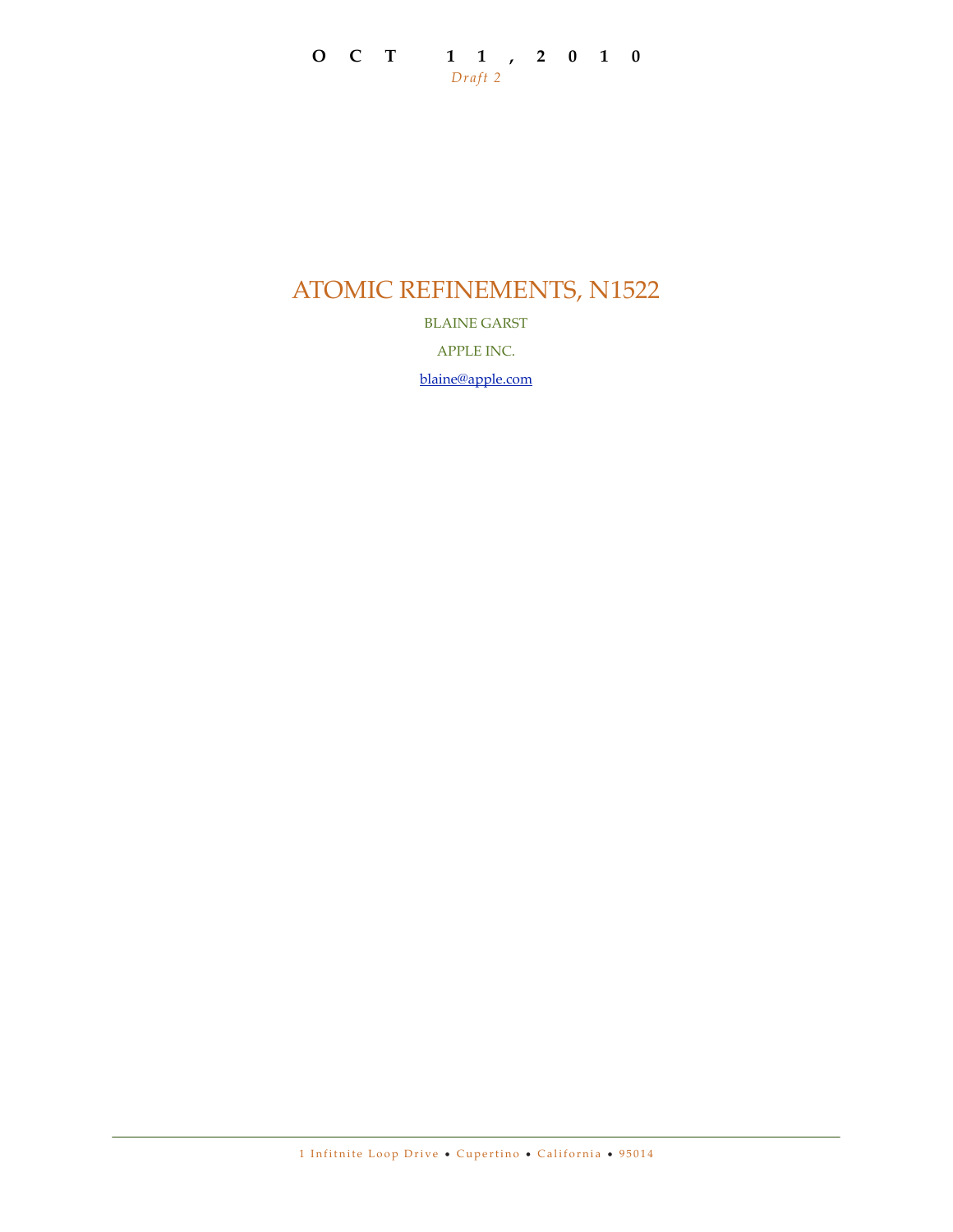### **1 Introduction**

The adoption of the Atomics N1485 proposal by WG14 leads to an opportunity for further simplification of the C1x draft by eliminating section 7.17.6 which defines opaque structures containing atomic elements. These were necessary prior to N1485 as the exclusive set of atomic types defined by C1x, but are now unnecessary.

The C++0x concurrency working group is in agreement that this section is no longer necessary in C1x (see n1508) and that corresponding changes to C++0x should be made.

**2 Improve the introduction to atomics**

#### **Section 7.17.1 Introduction**

Paragraph 4

replace "which is [sic] structure type" and "which is a structure type"

with "which is a type"

for the descriptions of atomic\_flag, atomic\_bool, and atomic\_address.

Replace "the atomic analog of a pointer type; and several atomic analogs of integer types."

with "the atomic void  $*$  type."

By defining atomic\_address as \_Atomic void \* we implicitly define the unit of addition on this type to be that of one byte which is otherwise called out in section 7.17.6.

#### **3 Replace uses of** *atomic\_int* **with** *\_Atomic int* **in two examples.**

**Section 7.17.2.1** The ATOMIC\_VAR\_INIT macro

paragraph 4 Example

change

atomic\_int guide = ATOMIC\_VAR\_INIT(42);

to

\_Atomic int guide = ATOMIC\_VAR\_INIT(42);

**Section 7.17.2.2** The atomic\_init generic function

paragraph 5 Example

change

atomic\_int guide;

to

\_Atomic int guide;

```
Remove section 7.17.6
WG14 N1451
```